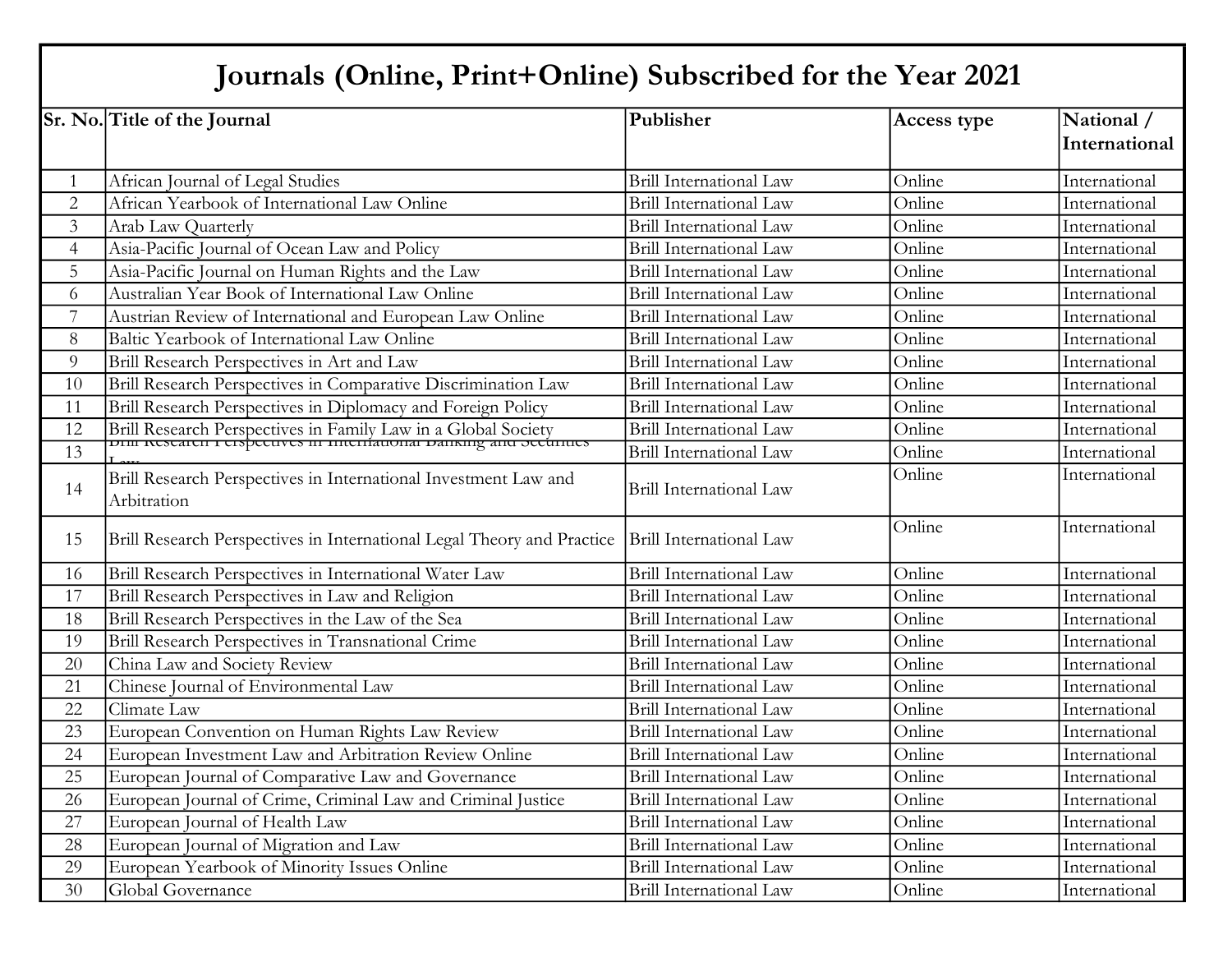| 31 | Global Journal of Comparative Law                    | <b>Brill International Law</b> | Online | International |
|----|------------------------------------------------------|--------------------------------|--------|---------------|
| 32 | Global Responsibility to Protect                     | <b>Brill International Law</b> | Online | International |
| 33 | Hague Journal of Diplomacy                           | <b>Brill International Law</b> | Online | International |
| 34 | International Community Law Review                   | <b>Brill International Law</b> | Online | International |
| 35 | <b>International Criminal Law Review</b>             | <b>Brill International Law</b> | Online | International |
| 36 | International Human Rights Law Review                | <b>Brill International Law</b> | Online | International |
| 37 | International Journal of Children's Rights           | <b>Brill International Law</b> | Online | International |
| 38 | International Journal of Marine and Coastal Law      | <b>Brill International Law</b> | Online | International |
| 39 | International Journal on Minority and Group Rights   | <b>Brill International Law</b> | Online | International |
| 40 | International Labor Rights Case Law                  | <b>Brill International Law</b> | Online | International |
| 41 | International Labour Law Reports Online              | <b>Brill International Law</b> | Online | International |
| 42 | International Negotiation                            | <b>Brill International Law</b> | Online | International |
| 43 | International Organizations Law Review               | <b>Brill International Law</b> | Online | International |
| 44 | Italian Yearbook of International Law Online         | <b>Brill International Law</b> | Online | International |
| 45 | Journal for European Environmental & Planning Law    | <b>Brill International Law</b> | Online | International |
| 46 | Journal of International Humanitarian Legal Studies  | Brill International Law        | Online | International |
| 47 | Journal of International Peacekeeping                | <b>Brill International Law</b> | Online | International |
| 48 | Journal of Law, Religion and State                   | <b>Brill International Law</b> | Online | International |
| 49 | Journal of the History of International Law          | Brill International Law        | Online | International |
| 50 | Journal of World Investment & Trade                  | <b>Brill International Law</b> | Online | International |
| 51 | Korean Journal of International and Comparative Law  | <b>Brill International Law</b> | Online | International |
| 52 | Law & Practice of International Courts and Tribunals | <b>Brill International Law</b> | Online | International |
| 53 | Max Planck Yearbook of United Nations Law Online     | <b>Brill International Law</b> | Online | International |
| 54 | Middle East Law and Governance                       | <b>Brill International Law</b> | Online | International |
| 55 | Nordic Journal of International Law                  | <b>Brill International Law</b> | Online | International |
| 56 | Ocean Yearbook Online                                | <b>Brill International Law</b> | Online | International |
| 57 | Palestine Yearbook of International Law Online       | <b>Brill International Law</b> | Online | International |
| 58 | Religion & Human Rights                              | <b>Brill International Law</b> | Online | International |
| 59 | Review of Central and East European Law              | <b>Brill International Law</b> | Online | International |
| 60 | Tijdschrift voor Rechtsgeschiedenis                  | <b>Brill International Law</b> | Online | International |
| 61 | Yearbook of International Disaster Law               | Brill International Law        | Online | International |
| 62 | Yearbook of Islamic and Middle Eastern Law Online    | <b>Brill International Law</b> | Online | International |
| 63 | Yearbook of Polar Law Online, The                    | <b>Brill International Law</b> | Online | International |
| 64 | Chinese Journal of Global Governance (Open Access)   | <b>Brill International Law</b> | Online | International |
| 65 | Brill Open Law (Open Access)                         | <b>Brill International Law</b> | Online | International |
| 66 | Journal of Interrupted Studies, the (Open Access)    | <b>Brill International Law</b> | Online | International |
| 67 | Security and Human Rights (Open Access)              | Brill International Law        | Online | International |
| 68 | American Journal of Legal History                    | Oxford Uni Press               | Online | International |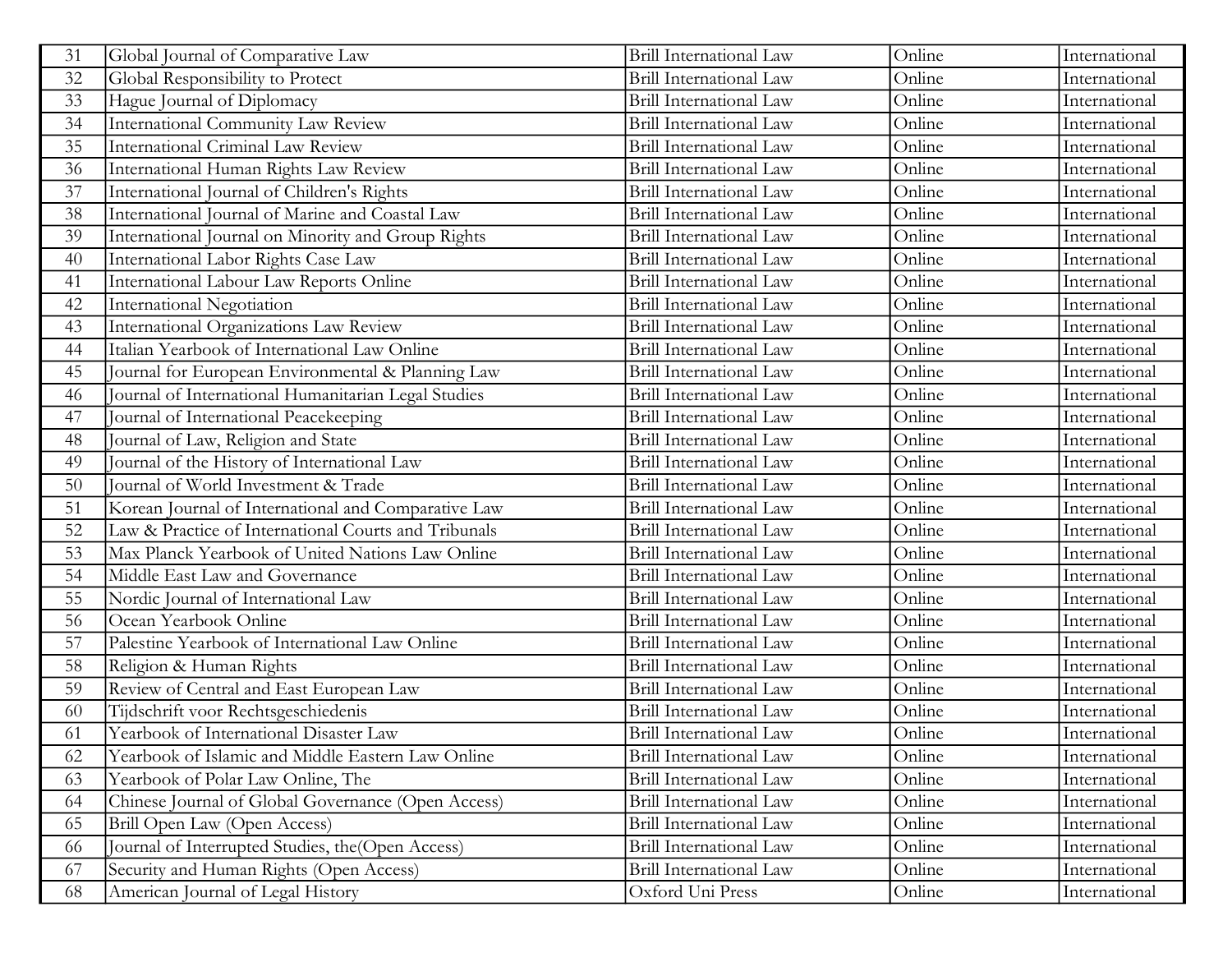| 69              | American Law and Economics Review                       | Oxford Uni Press | Online | International |
|-----------------|---------------------------------------------------------|------------------|--------|---------------|
| 70              | Arbitration International                               | Oxford Uni Press | Online | International |
| 71              | British Yearbook of International Law                   | Oxford Uni Press | Online | International |
| 72              | Capital Markets Law Journal                             | Oxford Uni Press | Online | International |
| 73              | Chinese Journal of International Law                    | Oxford Uni Press | Online | International |
| $\overline{74}$ | <b>Current Legal Problems</b>                           | Oxford Uni Press | Online | International |
| 75              | European Journal of International Law                   | Oxford Uni Press | Online | International |
| 76              | Human Rights Law Review                                 | Oxford Uni Press | Online | International |
| $\overline{77}$ | <b>ICSID Review - Foreign Investment Law Journal</b>    | Oxford Uni Press | Online | International |
| 78              | <b>Industrial Law Journal</b>                           | Oxford Uni Press | Online | International |
| 79              | <b>International Data Privacy Law</b>                   | Oxford Uni Press | Online | International |
| 80              | International Journal of Constitutional Law             | Oxford Uni Press | Online | International |
| 81              | International Journal of Law and Information Technology | Oxford Uni Press | Online | International |
| 82              | International Journal of Law, Policy and the Family     | Oxford Uni Press | Online | International |
| 83              | International Journal of Refugee Law                    | Oxford Uni Press | Online | International |
| 84              | International Journal of Transitional Justice           | Oxford Uni Press | Online | International |
| 85              | Jerusalem Review of Legal Studies                       | Oxford Uni Press | Online | International |
| 86              | Journal of Antitrust Enforcement                        | Oxford Uni Press | Online | International |
| 87              | Journal of Church and State                             | Oxford Uni Press | Online | International |
| 88              | Journal of Competition Law & Economics                  | Oxford Uni Press | Online | International |
| 89              | Journal of Conflict and Security Law                    | Oxford Uni Press | Online | International |
| 90              | Journal of Environmental Law                            | Oxford Uni Press | Online | International |
| 91              | Journal of European Competition Law & Practice          | Oxford Uni Press | Online | International |
| 92              | Journal of Human Rights Practice                        | Oxford Uni Press | Online | International |
| 93              | Journal of Intellectual Property Law & Practice         | Oxford Uni Press | Online | International |
| 94              | Journal of International Criminal Justice               | Oxford Uni Press | Online | International |
| 95              | Journal of International Dispute Settlement             | Oxford Uni Press | Online | International |
| 96              | Journal of International Economic Law                   | Oxford Uni Press | Online | International |
| 97              | Law, Probability & Risk                                 | Oxford Uni Press | Online | International |
| 98              | London Review of International Law                      | Oxford Uni Press | Online | International |
| 99              | Medical Law Review                                      | Oxford Uni Press | Online | International |
| 100             | Oxford Journal of Law and Religion                      | Oxford Uni Press | Online | International |
| 101             | Oxford Journal of Legal Studies                         | Oxford Uni Press | Online | International |
| 102             | Policing: A Journal of Policy and Practice              | Oxford Uni Press | Online | International |
| 103             | Reports of Patent, Design and Trade Mark Cases          | Oxford Uni Press | Online | International |
| 104             | <b>Statute Law Review</b>                               | Oxford Uni Press | Online | International |
| 105             | The American Journal of Comparative Law                 | Oxford Uni Press | Online | International |
| 106             | The American Journal of Jurisprudence                   | Oxford Uni Press | Online | International |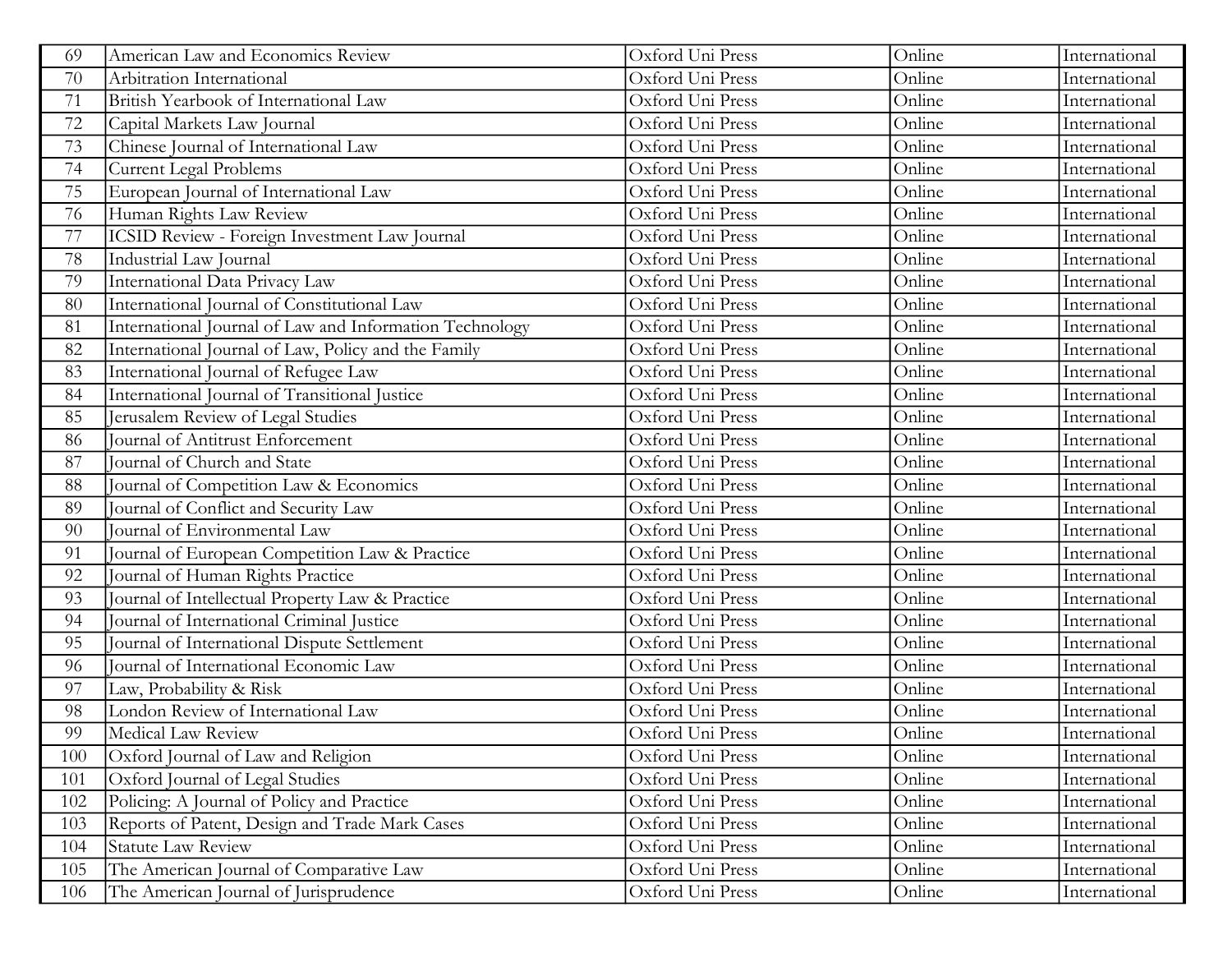| 107 | The British Journal of Criminology                                     | Oxford Uni Press   | Online                                                 | International |
|-----|------------------------------------------------------------------------|--------------------|--------------------------------------------------------|---------------|
| 108 | The Chinese Journal of Comparative Law                                 | Oxford Uni Press   | Online                                                 | International |
| 109 | The Journal of Law, Economics, and Organization                        | Oxford Uni Press   | Online                                                 | International |
| 110 | The Journal of World Energy Law & Business                             | Oxford Uni Press   | Online                                                 | International |
| 111 | Trusts & Trustees                                                      | Oxford Uni Press   | Online                                                 | International |
| 112 | Uniform Law Review                                                     | Oxford Uni Press   | Online                                                 | International |
| 113 | Work, Aging and Retirement                                             | Oxford Uni Press   | Online                                                 | International |
| 114 | Yearbook of European Law                                               | Oxford Uni Press   | Online                                                 | International |
| 115 | Yearbook of International Environmental Law                            | Oxford Uni Press   | Online                                                 | International |
| 116 | GRUR International: Journal of European and International IP Law       | Oxford Uni Press   | Online                                                 | International |
| 117 | Journal of sementics                                                   | Oxford Uni Press   | Online                                                 | International |
| 118 | Asian journal of Legal Education                                       | Sage               | Print + Online Free                                    | National      |
| 119 | Asian Journal of Management Cases                                      | Sage               | Print + Online Free                                    | National      |
| 120 | China Report                                                           | Sage               | Print + Online Free                                    | National      |
| 121 | Contemporary Education Dialogue                                        | Sage               | Print + Online Free                                    | National      |
| 122 | Contemporary Review of the Middle East                                 | Sage               | $\overline{\text{Print} + \text{Online} \text{ Free}}$ | National      |
| 123 | Contribution to Indian Sociology                                       | Sage               | Print + Online Free                                    | National      |
| 124 | Environment and Urbanization Asia                                      | Sage               | Print + Online Free                                    | National      |
| 125 | Foreign Trade Review                                                   | Sage               | Print + Online Free                                    | National      |
| 126 | Global Journal of Emerging market Economics                            | Sage               | Print + Online Free                                    | National      |
| 127 | <b>International Relations</b>                                         | Sage               | Print + Online Free                                    | International |
| 128 | India Quarterly: A Journal of International Affairs                    | Sage               | Print + Online Free                                    | National      |
| 129 | Indian Historical Review                                               | Sage               | $\overline{Print}$ + Online Free                       | National      |
| 130 | Indian Journal of Corporate Governance                                 | Sage               | Print + Online Free                                    | National      |
| 131 | Insight on Africa                                                      | Sage               | Print + Online Free                                    | National      |
| 132 | International Journal of Rural Management                              | $\overline{S}$ age | Print + Online Free                                    | National      |
| 133 | Jindal Journal of Business Research                                    | Sage               | Print + Online Free                                    | National      |
| 134 | Journal of Asian Security and International Affairs                    | Sage               | Print + Online Free                                    | National      |
| 135 | Journal of Creative Communication                                      | Sage               | Print + Online Free                                    | National      |
| 136 | Journal of Emerging Market Finance                                     | Sage               | Print + Online Free                                    | National      |
| 137 | Journal of Entrepreneurship & AMP: innovation in Emerging<br>Economics | Sage               | Print + Online Free                                    | National      |
| 138 | Journal of Human Values                                                | Sage               | Print + Online Free                                    | National      |
| 139 | Journal of Infrastructure Development                                  | Sage               | Print + Online Free                                    | National      |
| 140 | Journal of Interdisciplinary Economics                                 | Sage               | Print + Online Free                                    | National      |
| 141 | Journal of Land and Rural Studies                                      | Sage               | Print + Online Free                                    | National      |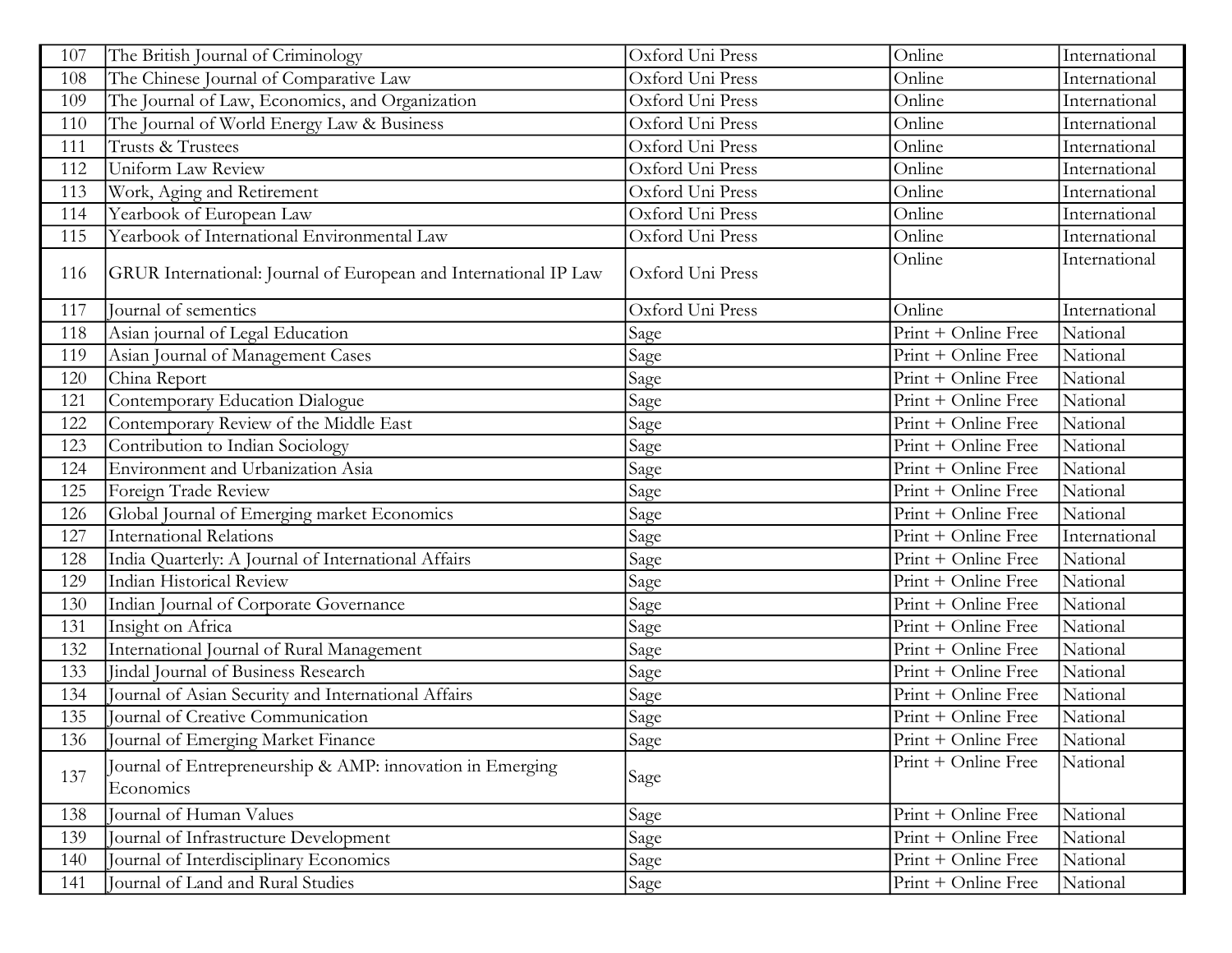| 142 | Psychology and Developing Societies                                  | Sage                | Print + Online Free              | National      |
|-----|----------------------------------------------------------------------|---------------------|----------------------------------|---------------|
| 143 | Science Technology and Society                                       | Sage                | Print + Online Free              | National      |
| 144 | Social Change<br>Social Change Countain of Dustriess and Inanagement | Sage                | Print + Online Free              | National      |
| 145 |                                                                      | Sage                | Print + Online Free              | National      |
| 146 | Studies in Indian Politics                                           | Sage                | Print + Online Free              | National      |
| 147 | Vikalpa Journal                                                      | Sage                | $\overline{Print}$ + Online Free | National      |
| 148 | AJIL Unbound                                                         | Cambridge Uni Press | Online                           | International |
| 149 | American Journal of International Law                                | Cambridge Uni Press | Online                           | International |
| 150 | American Journal of Law & Medicine                                   | Cambridge Uni Press | Online                           | International |
| 151 | Asian Journal of Comparative Law                                     | Cambridge Uni Press | Online                           | International |
| 152 | Asian Journal of International Law                                   | Cambridge Uni Press | Online                           | International |
| 153 | Asian Journal of Law and Society                                     | Cambridge Uni Press | Online                           | International |
| 154 | Business and Human Rights Journal                                    | Cambridge Uni Press | Online                           | International |
| 155 | Cambridge Law Journal                                                | Cambridge Uni Press | Online                           | International |
| 156 | Cambridge Quarterly of Healthcare Ethics                             | Cambridge Uni Press | Online                           | International |
| 157 | Cambridge Yearbook of European Legal Studies                         | Cambridge Uni Press | Online                           | International |
| 158 | Canadian Journal of Law & Jurisprudence                              | Cambridge Uni Press | Online                           | International |
| 159 | Canadian Journal of Law & Society                                    | Cambridge Uni Press | Online                           | International |
| 160 | Canadian Yearbook of International Law                               | Cambridge Uni Press | Online                           | International |
| 161 | Ecclesiastical Law Journal                                           | Cambridge Uni Press | Online                           | International |
| 162 | European Constitutional Law Review                                   | Cambridge Uni Press | Online                           | International |
| 163 | European Journal of Risk Regulation                                  | Cambridge Uni Press | Online                           | International |
| 164 | German Law Journal                                                   | Cambridge Uni Press | Online                           | International |
| 165 | Health Economics, Policy and Law                                     | Cambridge Uni Press | Online                           | International |
| 166 | International Journal of Law in Context                              | Cambridge Uni Press | Online                           | International |
| 167 | International & Comparative Law Quarterly                            | Cambridge Uni Press | Online                           | International |
| 168 | International Journal of Cultural Property                           | Cambridge Uni Press | Online                           | International |
| 169 | International Journal of Legal Information                           | Cambridge Uni Press | Online                           | International |
| 170 | <b>International Legal Materials</b>                                 | Cambridge Uni Press | Online                           | International |
| 171 | International Review of the Red Cross                                | Cambridge Uni Press | Online                           | International |
| 172 | <b>Israel Law Review</b>                                             | Cambridge Uni Press | Online                           | International |
| 173 | Journal of African Law                                               | Cambridge Uni Press | Online                           | International |
| 174 | Journal of Law and Religion                                          | Cambridge Uni Press | Online                           | International |
| 175 | Journal of Law, Medicine & Ethics                                    | Cambridge Uni Press | Online                           | International |
| 176 | Law & Social Inquiry                                                 | Cambridge Uni Press | Online                           | International |
| 177 | Law and History Review                                               | Cambridge Uni Press | Online                           | International |
| 178 | Legal Information Management                                         | Cambridge Uni Press | Online                           | International |
| 179 | <b>Legal Studies</b>                                                 | Cambridge Uni Press | Online                           | International |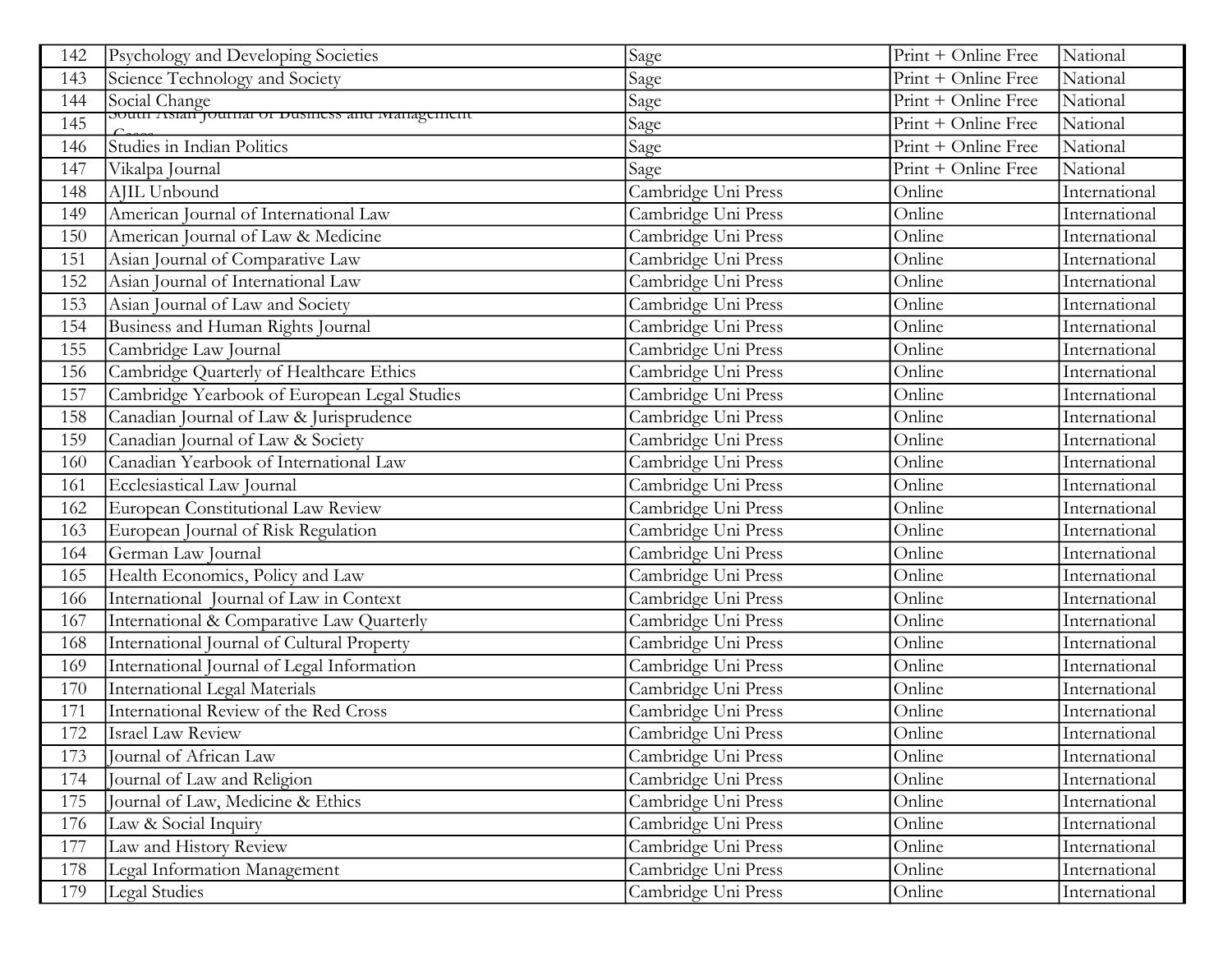| 180 | Legal Theory                                            | Cambridge Uni Press | Online | International |
|-----|---------------------------------------------------------|---------------------|--------|---------------|
| 181 | Leiden Journal of International Law                     | Cambridge Uni Press | Online | International |
| 182 | Proceedings of the ASIL Annual Meeting                  | Cambridge Uni Press | Online | International |
| 183 | <b>Transnational Environmental Law</b>                  | Cambridge Uni Press | Online | International |
| 184 | World Trade Review                                      | Cambridge Uni Press | Online | International |
| 185 | American Political Science Review                       | Cambridge Uni Press | Online | International |
| 186 | British Journal of Political Science                    | Cambridge Uni Press | Online | International |
| 187 | Canadian Journal of Political Science                   | Cambridge Uni Press | Online | International |
| 188 | Ethics & International Affairs                          | Cambridge Uni Press | Online | International |
| 189 | European Journal of International Security              | Cambridge Uni Press | Online | International |
| 190 | European Political Science Review                       | Cambridge Uni Press | Online | International |
| 191 | Global Constitutionalism                                | Cambridge Uni Press | Online | International |
| 192 | Government and Opposition                               | Cambridge Uni Press | Online | International |
| 193 | International Organization                              | Cambridge Uni Press | Online | International |
| 194 | <b>International Theory</b>                             | Cambridge Uni Press | Online | International |
| 195 | Italian Political Science Review                        | Cambridge Uni Press | Online | International |
| 196 | Japanese Journal of Political Science                   | Cambridge Uni Press | Online | International |
| 197 | Journal of Experimental Political Science               | Cambridge Uni Press | Online | International |
| 198 | Journal of Public Policy                                | Cambridge Uni Press | Online | International |
| 199 | Journal of Race, Ethnicity and Politics                 | Cambridge Uni Press | Online | International |
| 200 | Latin American Politics and Society                     | Cambridge Uni Press | Online | International |
| 201 | Nationalities Papers                                    | Cambridge Uni Press | Online | International |
| 202 | Perspectives on Politics                                | Cambridge Uni Press | Online | International |
| 203 | Political Analysis                                      | Cambridge Uni Press | Online | International |
| 204 | Political Science Research and Methods                  | Cambridge Uni Press | Online | International |
| 205 | Politics & Gender                                       | Cambridge Uni Press | Online | International |
| 206 | Politics and Religion                                   | Cambridge Uni Press | Online | International |
| 207 | Politics and the Life Sciences                          | Cambridge Uni Press | Online | International |
| 208 | PS: Political Science & Politics                        | Cambridge Uni Press | Online | International |
| 209 | Review of International Studies                         | Cambridge Uni Press | Online | International |
| 210 | <b>Review of Politics</b>                               | Cambridge Uni Press | Online | International |
| 211 | State Politics & Policy Quarterly                       | Cambridge Uni Press | Online | International |
| 212 | Studies in American Political Development               | Cambridge Uni Press | Online | International |
| 213 | World Politics                                          | Cambridge Uni Press | Online | International |
| 214 | Ageing & Society                                        | Cambridge Uni Press | Online | International |
| 215 | Australasian Journal of Special and Inclusive Education | Cambridge Uni Press | Online | International |
| 216 | Australian Journal of Indigenous Education              | Cambridge Uni Press | Online | International |
| 217 | Canadian Journal on Aging                               | Cambridge Uni Press | Online | International |